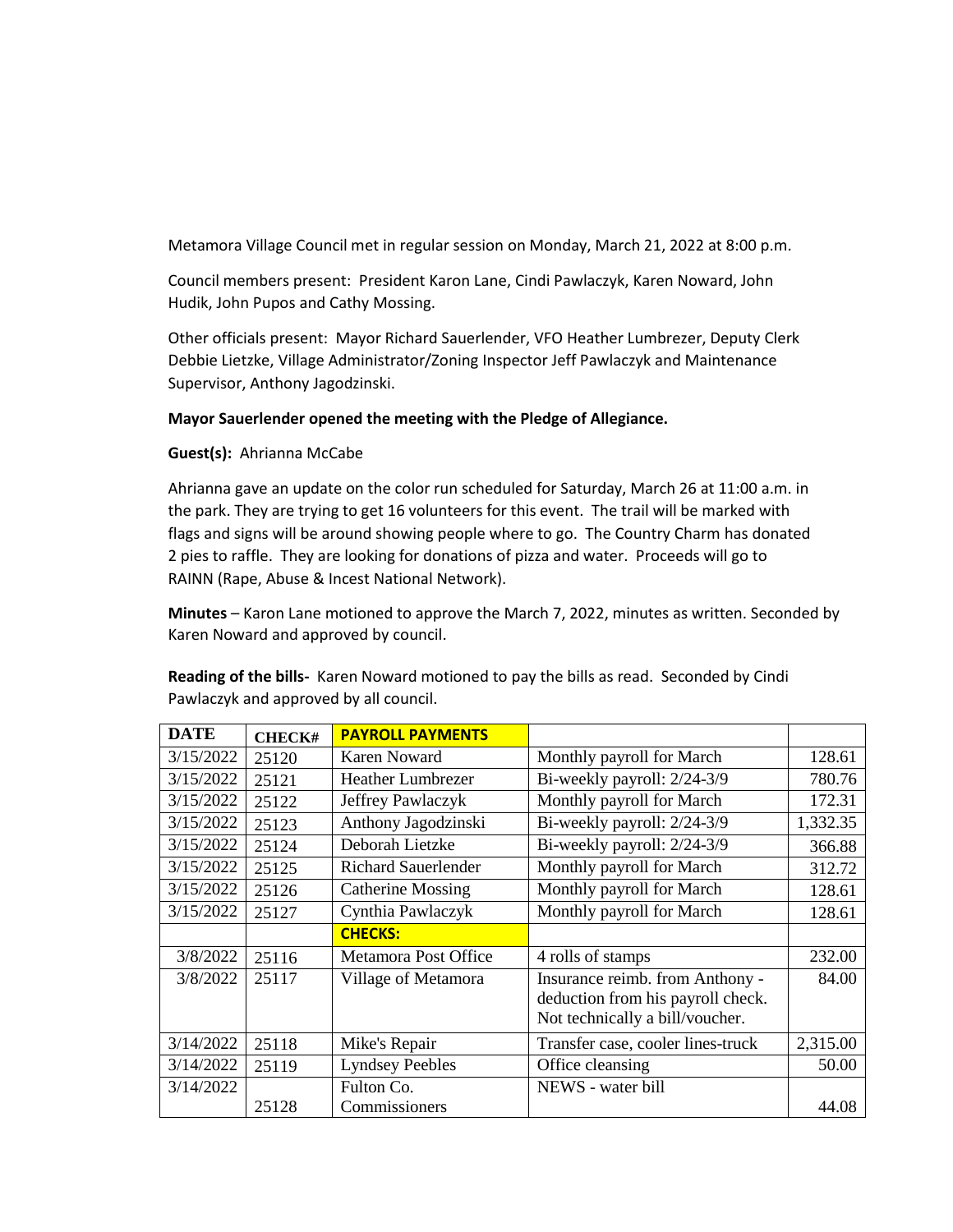| 3/14/2022 | 25129      | Metamora State Bank  | Safe deposit box rental fee                            | 50.00    |
|-----------|------------|----------------------|--------------------------------------------------------|----------|
| 3/14/2022 | 25130      | Promedica 360 Health | physical/drug screen for Anthony                       | 93.00    |
| 3/14/2022 | 25131      | Ohio Gas Co.         | Heat bill for office & Mill St.                        | 281.79   |
| 3/14/2022 | 25132      | Perry Protech        | black toner & monthly maintenance                      | 215.05   |
| 3/16/2022 | 25133      | Molina Health Care   | Anthony's 25% of health insurance                      | 84.00    |
| 3/16/2022 | 25134      | Molina Health Care   | Village 75% portion of health<br>insurance for Anthony | 252.73   |
| 3/17/2022 | 25135      | Verizon              | Maintenance cell phone                                 | 58.19    |
| 3/21/2022 | 25136      | Toledo Edison        | Electricity                                            | 1,584.08 |
|           |            | <b>ACH Payments</b>  |                                                        |          |
| 3/9/2022  | <b>ACH</b> | <b>OPERS</b>         | Village contribution for Feb.                          | 693.57   |
| 3/9/2022  | <b>ACH</b> | <b>EFTPS</b>         | Village contribution for Feb.-                         |          |
|           |            |                      | Medicare/SS                                            | 87.73    |
| 3/17/2022 | <b>ACH</b> | Sam's Credit Card    | office supplies $\&$ gas for trucks                    | 70.60    |
|           |            |                      | <b>GRAND TOTAL</b>                                     | 9,546.67 |

**Personnel & Finance** – Our new Wastewater Operator Mikael Stiles would like to be hired as an independent contractor. He will not be covered under our insurance policy, so he is looking into getting his own insurance liability policy. If he is unable to obtain his own policy, he will be hired as a village employee.

Our L & B utility expense line needs to be increased due to the increase in utility prices this year. John Pupos motioned to increase expense line A01-7-E-231-00 L & B Utilities by \$2,000.00. Seconded by Karon Lane and approved by council.

After reviewing the insurance renewal policy, Karon Lane recommended adding/increasing contents coverage for one of the shelter buildings. The rest of the policy looks good. Karon is getting a quote with insurance agent Tom Ramsdell for insurance to cover volunteers if injured. Cathy Mossing motioned to renew our insurance with Stapleton Insurance for a premium of \$9,617.00 to also include a change to contents to shelter house A. Seconded by Karen Noward. Karon Lane abstaining. The rest of council approved.

P&F proposed to hire another full-time maintenance employee. They feel there is enough work for two people. They would like this position to be paid \$20.00 per hour, the village would pay 75% of their health insurance leaving the employee to pay 25% of the premium. Karon Lane motioned to hire a full-time maintenance position paying \$20.00 per hour, splitting the insurance cost of 75% for the village to pay and 25% for the employee to pay. Seconded by Cathy Mossing approved by council. Karen Noward abstaining. Kyle Condon was offered a part time maintenance position at the village which he declined, stating he is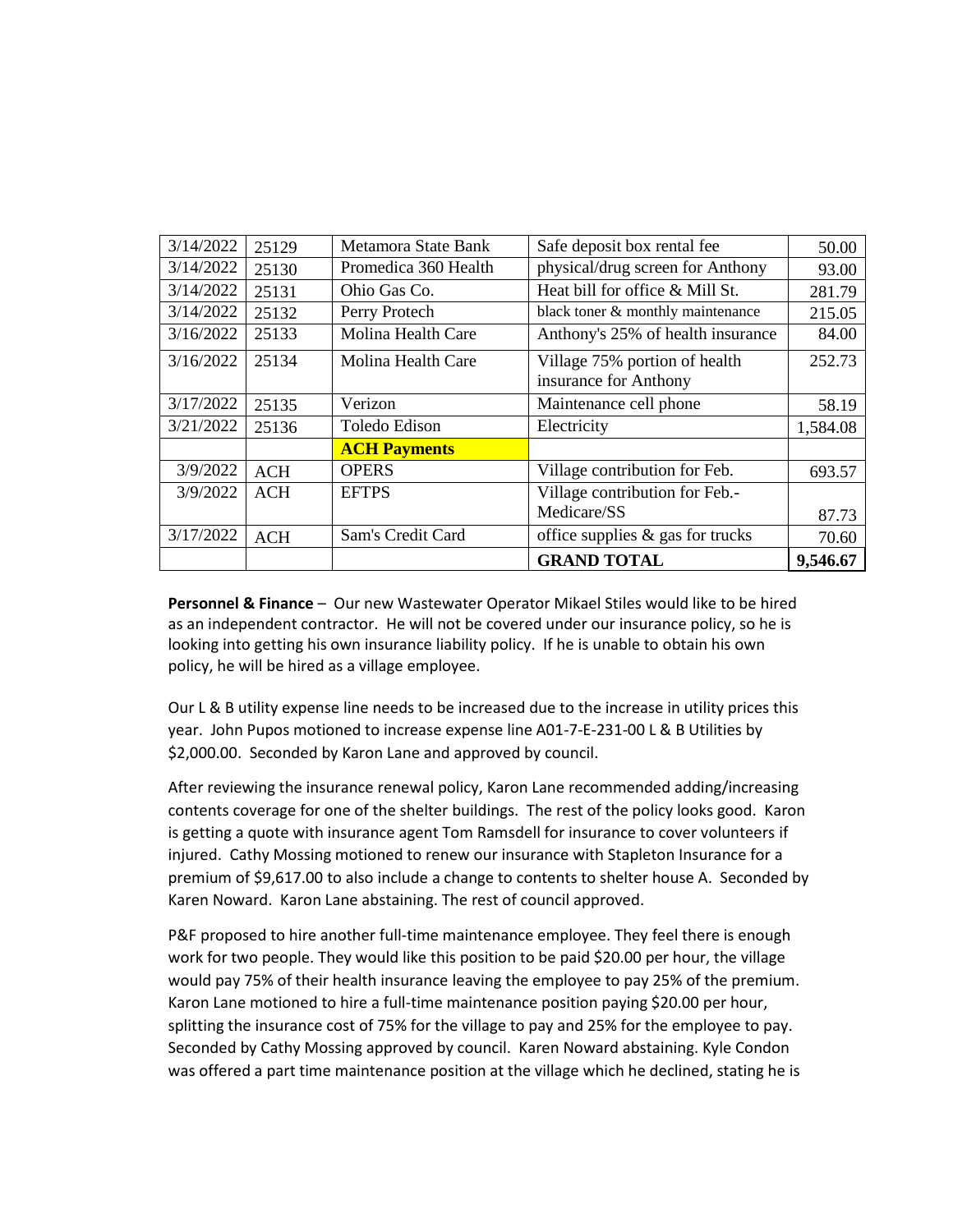looking for a full-time job. Will reach out to him to see if he is interested now that the position is being offered as full-time.

Karon Lane motioned to update the employee handbook having the Village Administrator, Jeff Pawlaczyk, now oversee and supervise the Maintenance Supervisor's position. Seconded by Cathy Mossing and approved by council. Cindi Pawlaczyk abstaining.

Cathy Mossing motioned to suspend the rules for Ordinance #2022-08 amending Ordinance #1068 increasing the Village Administrator salary to \$325.00 a month. Seconded by John Pupos. Roll call vote: Karon Lane-yes, John Hudik-yes, Cindi Pawlaczyk- abstain, Karen Noward-yes, Cathy Mossing-yes, John Pupos-yes. Cathy Mossing moved that they pass Ordinance #2022-08 amending Ordinance #1068 increasing the Village Administrators salary to \$325.00 a month under emergency measure effective immediately. Seconded by Karen Noward. Roll call vote: Karon Lane-yes, John Hudik-yes, Cindi Pawlaczyk-abstain, Karen Noward-yes, Cathy Mossing-yes, John Pupos-yes. Motion approved.

**Lands & Buildings Report** – Discussing to purchase a skid steer instead of a tractor. They feel it would work better for the removal of snow.

The village received a quote form Bill's Service for a new Exmark 72" lawn mower for \$8,236.00 (with trade-ins). This price includes a mulch kit and freight, also included in this price are trade in values for the bagger and the old mower. The bagger has recently been sold outright. Council is deciding if they want to trade the old mower in or sell it. Karon Lane motioned to purchase the new lawn mower at \$14,736.00. Seconded by Cathy Mossing and approved by council.

ODOT Salt Contract is up for bid for next year. Still have a lot left from this year, so no need to order more. A tarp needs to be put on the remaining salt at our shop.

There is a sewer line problem at 358 W. Main St. Anthony ran a camera down and found a sag in the line. Will reach out to Joe Eisel to see if he can do the repairs.

Received a quote from Dave White Chevrolet for ordering a new 3500 Chevy Silverado. The vehicle they are looking at is 2 doors and gas powered. No extended cab or power windows. The price for a 2022 would be around \$55,700.00. The price will go up for a 2023. It was recommended to also get a quote from a Ford dealership. Pupos will reach out to Yark Ford.

Received a quote from J.B. Pavement Repair for \$3750.00 to spray patch the roads. Several areas on Mill, Garnsey, and Swanton St. need attention. Karon Lane motioned to hire J.B. Pavement Repairs for \$3750.00 to spray patch village roads. Seconded by Cathy Mossing and approved by council.